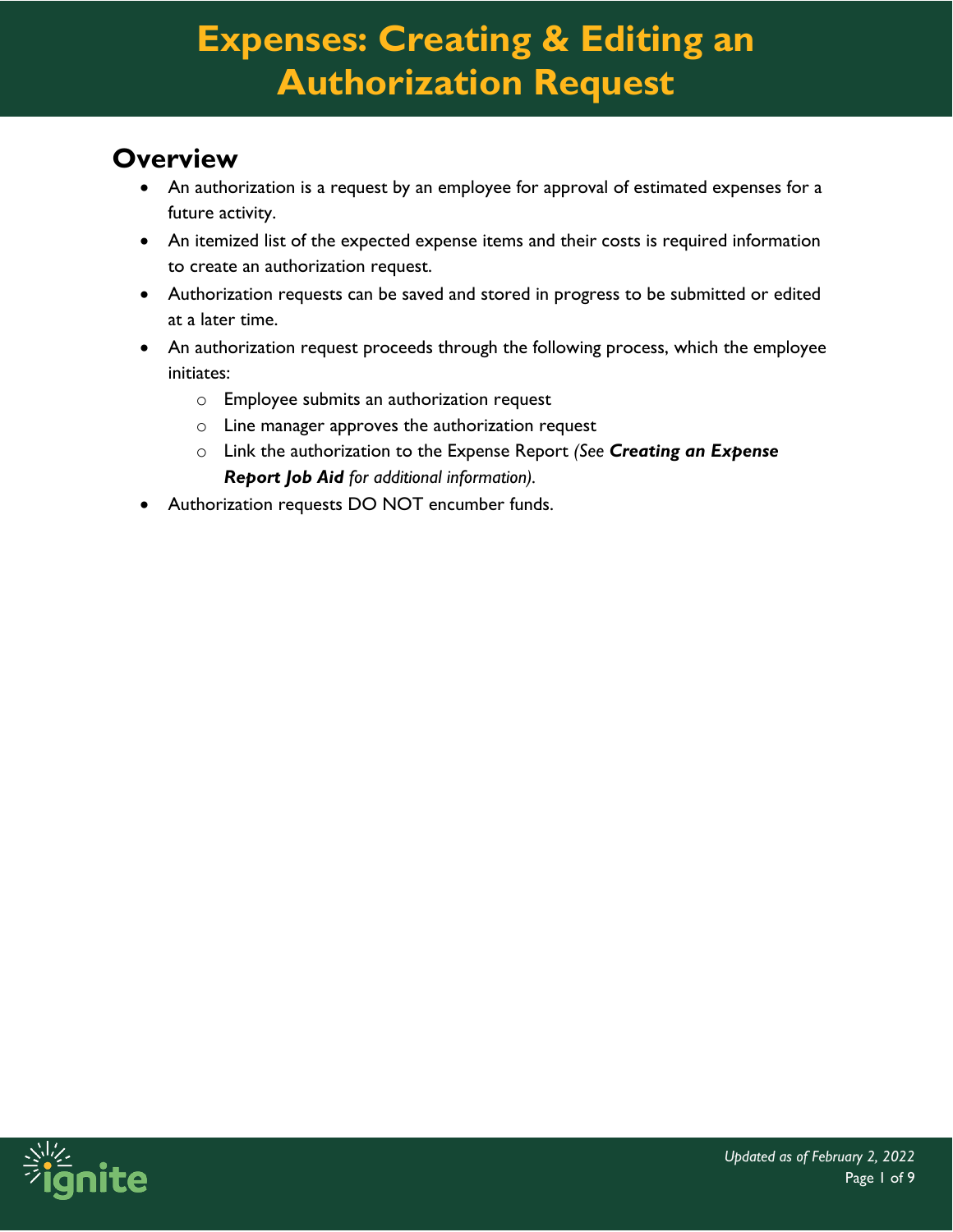### **1. Navigating to the Self-Service Module**

- 1. You can access the **Expenses** section in two ways:
	- a. Click the **Navigator** icon in upper left-hand corner of the Ignite landing page.

| <b>Sule SIT</b><br>目的 | n                                          |                |                   |                                   |               |
|-----------------------|--------------------------------------------|----------------|-------------------|-----------------------------------|---------------|
|                       | Good afternoon, Testuser_PO_s14!           |                |                   |                                   |               |
|                       | Me<br>Sales<br>Service<br><b>Help Desk</b> | Projects       | Procurement       | <b>Tools</b><br>Others            | $\rightarrow$ |
|                       | <b>QUICK ACTIONS</b>                       | <b>APPS</b>    |                   |                                   |               |
|                       | b,<br>Personal Details                     |                |                   |                                   |               |
|                       | <b>Document Records</b>                    | 볶<br>Directory | íîî<br>Onboarding | ∣ॅन्ड<br>Checklist Tasks          |               |
|                       | ER.<br>Identification Info                 |                |                   |                                   |               |
|                       | Contact Info<br>$\boxtimes$                | Ш              |                   | $\mathfrak{f}$ ဂို $\mathfrak{S}$ |               |

b. (Option 1) Under the **Me** section, click the dropdown arrow, and select **Expenses** from the dropdown list.

|                      |                                              | <b>Show More</b>                  |
|----------------------|----------------------------------------------|-----------------------------------|
| Home                 |                                              |                                   |
| Me                   |                                              | ᄉ                                 |
| å<br>Directory       | Onboarding                                   | 距<br><b>Checklist Tasks</b>       |
| Pay<br>ŢШŢ           | Time and Absences                            | 'n,<br>Career and Performance     |
| Personal Information | Learning<br>$\triangleright$                 | What to Learn<br>$\triangleright$ |
| <b>Benefits</b>      | Current Jobs<br>$\circ$                      | ℁<br>Wellness                     |
| Personal Brand<br>မြ | $\int_{\mathbb{R}}^{\infty}$<br>Volunteering | Competitions                      |
| Web Clock<br>E6'     | 喧<br>Roles and Delegations                   | Expenses<br>๔                     |
| Sales                |                                              | $\checkmark$                      |
| Service              |                                              | $\checkmark$                      |
| <b>Help Desk</b>     |                                              | $\checkmark$                      |
| Projects             |                                              | $\checkmark$                      |

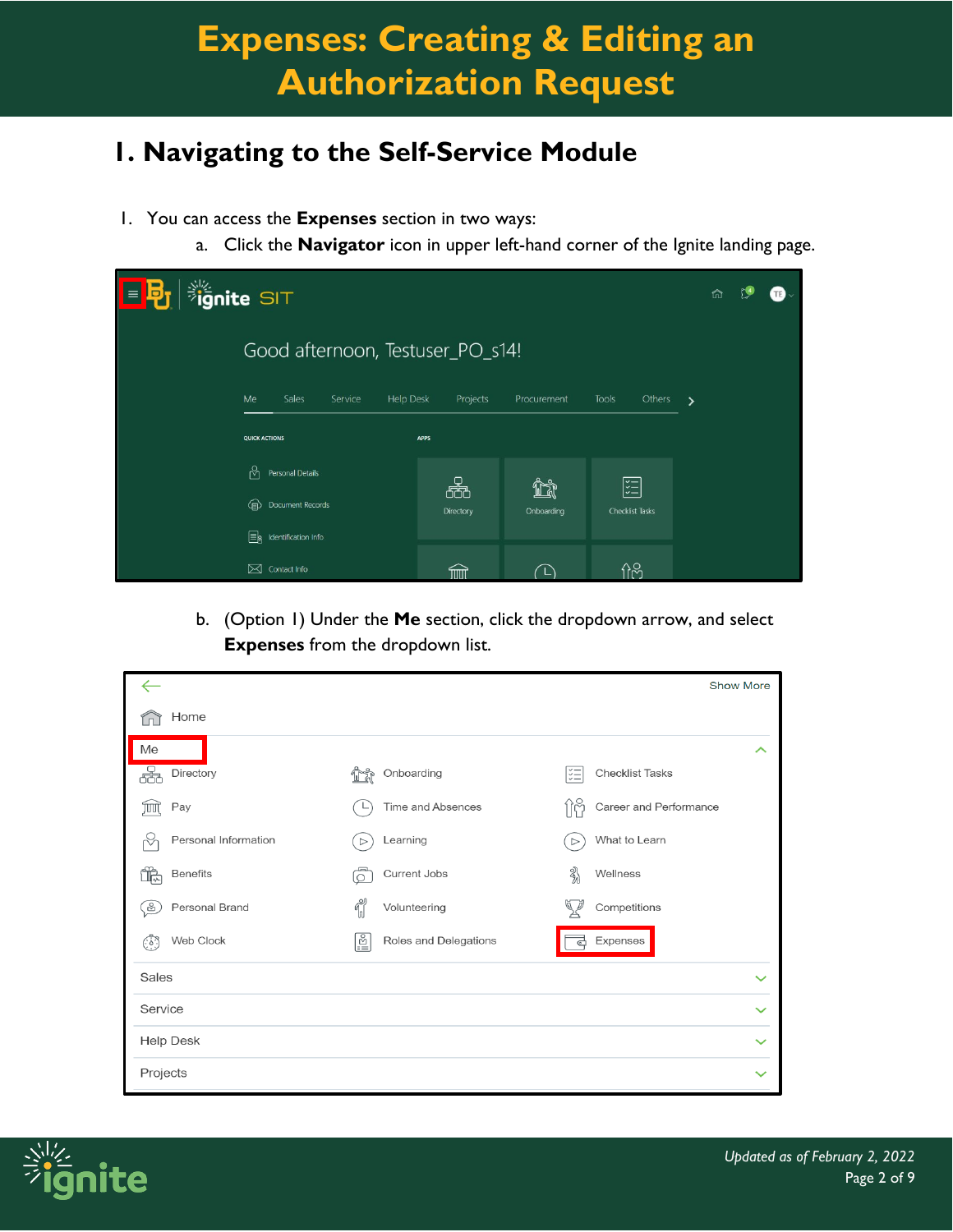c. (Option 2) Under the **Me** heading on the home page, you can scroll down and click on the **Expenses** tile on the Main Page.



### **2. Request an Authorization**

1. Upon entering the **Travel and Expenses** work area, click the **Authorizations** icon (the one that looks like a snow globe on the left side of screen.) Then click **Request Authorization**.



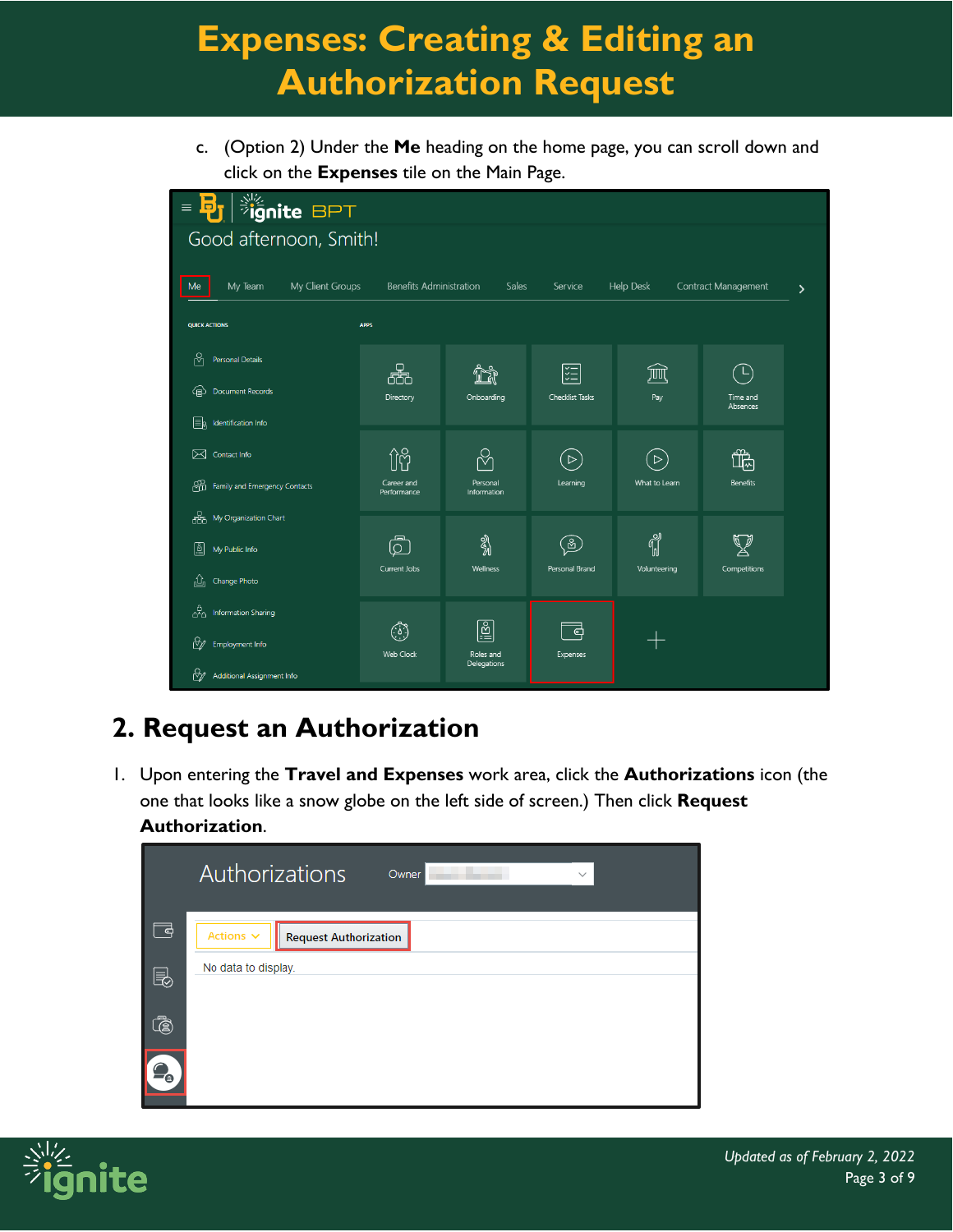- 2. Enter the following  $(* = required field)$ 
	- a. **\*Purpose** Written purpose of the Authorization Request.
	- b. **\*Expense Location**  Select the location the anticipated expenses will occur from the dropdown feature, or search by address.
	- c. **\*Start Date** Select the date from the calendar.
	- d. **\*End Date** Select the date from the calendar.
	- e. **Attachments** Click on the Plus "**+**" icon to attach supporting documents if available. Such as a details of excepted conference expenses from hosting website.

| $\Box$<br>$\equiv$        | $\frac{1}{2}$ ignite BPT                                                        |                        | ⋒                                               |
|---------------------------|---------------------------------------------------------------------------------|------------------------|-------------------------------------------------|
|                           | Authorization: AUTH0021974314                                                   |                        | Save and Close<br><b>Submit</b><br>∣▼<br>Cancel |
| * Purpose Training        |                                                                                 | <b>Estimated Total</b> |                                                 |
|                           | $\blacktriangledown$<br>* Expense Location   Orlando, Orange, FL, United States | $0.00$ USD             |                                                 |
| * Start Date 3/23/20      | Ë                                                                               |                        |                                                 |
| * End Date 3/27/20        | Ïò                                                                              |                        |                                                 |
| Attachments None          |                                                                                 |                        |                                                 |
|                           |                                                                                 |                        |                                                 |
| <b>Estimated Expenses</b> |                                                                                 |                        |                                                 |
|                           |                                                                                 |                        |                                                 |

3. Enter the **Estimated Expense Items**. Scroll down to the **Estimated Expenses** section of the window. Click on the Create Item "**+**" icon.

| ō<br>$\equiv$             | <b>Suge BPT</b>                                                                 |                        | ñ                   |               |        |  |
|---------------------------|---------------------------------------------------------------------------------|------------------------|---------------------|---------------|--------|--|
|                           | Authorization: AUTH0021974314                                                   |                        | Save and Close<br>▼ | <b>Submit</b> | Cancel |  |
| * Purpose Training        |                                                                                 | <b>Estimated Total</b> |                     |               |        |  |
|                           | * Expense Location   Orlando, Orange, FL, United States<br>$\blacktriangledown$ | $0.00$ USD             |                     |               |        |  |
| * Start Date 3/23/20      | Ë                                                                               |                        |                     |               |        |  |
| * End Date 3/27/20        | Ë                                                                               |                        |                     |               |        |  |
| Attachments None          |                                                                                 |                        |                     |               |        |  |
|                           |                                                                                 |                        |                     |               |        |  |
| <b>Estimated Expenses</b> |                                                                                 |                        |                     |               |        |  |
|                           |                                                                                 |                        |                     |               |        |  |

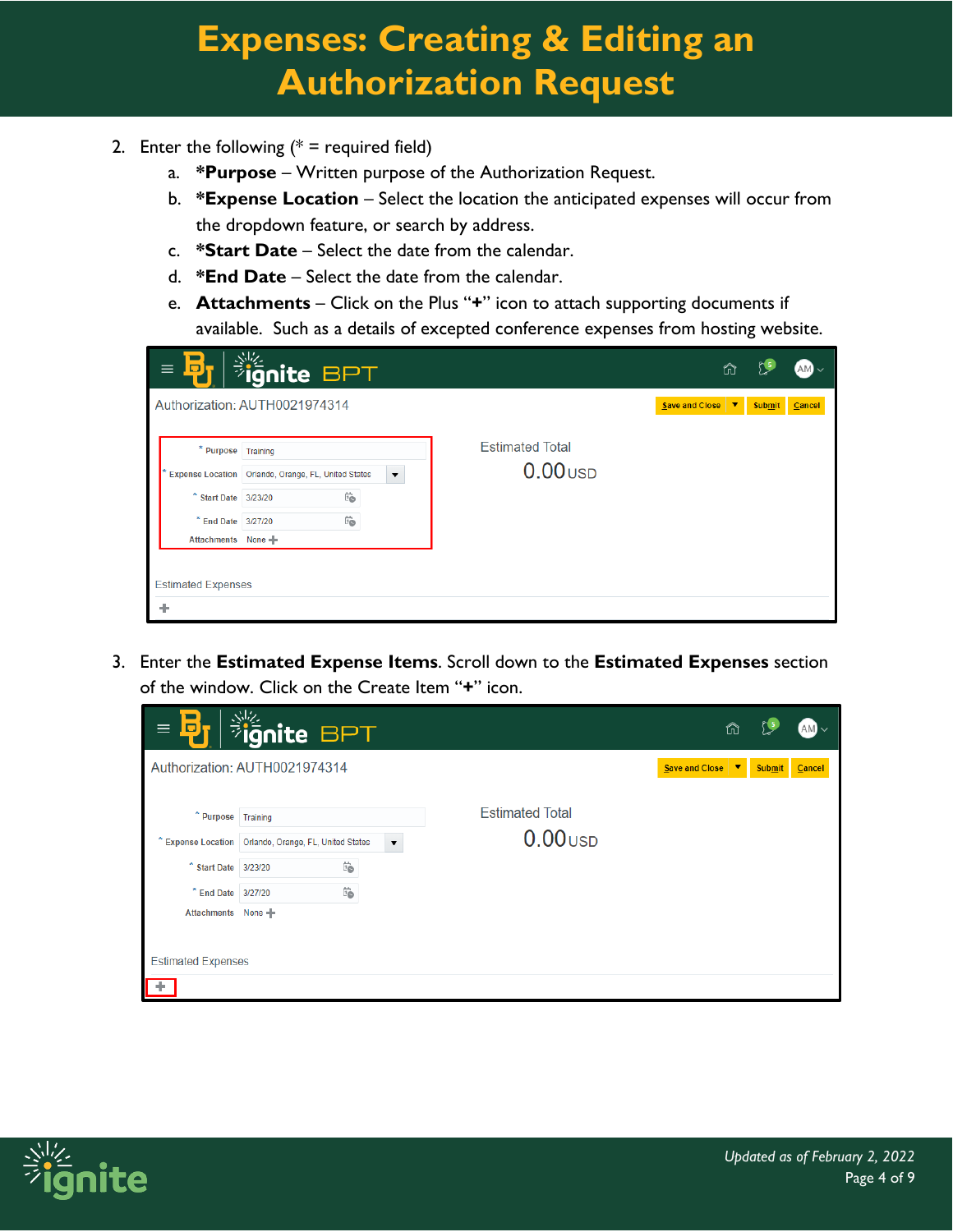- 4. Enter the following  $(* =$  required field)
	- a. **\*Template** Select the Expense Template best describing your request.
	- b. **\*Type** Select the Expense Type from the dropdown list. See Using Expense Types Job Aid for guidance on the various expense types.
		- **i.** Note: Depending on the Expense Type chosen, additional fields may be required.
	- c. **\*Amount** Enter amount (default currency is USD, do not change).
	- d. **\*Description** Describe the nature of the expense in the written text box.

| <b>Fignite BPT</b><br>D<br>≡                                                              | ĥ<br>$AM$ $\sim$                                                                                                          |
|-------------------------------------------------------------------------------------------|---------------------------------------------------------------------------------------------------------------------------|
| Airfare 600.00 USD                                                                        | Save and Close<br>Cancel<br>$\overline{\mathbf{v}}$                                                                       |
| * Type Airfare<br>$^*$ Amount USD - $\mathbf{v}$<br>$*$ Description<br>Attachments None - | * Template   Faculty / Staff Travel - Domestic<br>$\boldsymbol{\mathrm{v}}$<br>▼<br>600.00<br><b>Development Training</b> |
|                                                                                           | Account 110-10730-100-1000000-93843-701-0( 图                                                                              |
| <b>Project Number</b>                                                                     | Q                                                                                                                         |
| <b>Task Number</b><br><b>Contract Number</b>                                              |                                                                                                                           |
| <b>Funding Source</b>                                                                     |                                                                                                                           |
| <b>Airline Fee Type</b>                                                                   | <b>Ticket</b><br>$\boldsymbol{\mathrm{v}}$                                                                                |
| <b>Passenger Affiliation Employee</b>                                                     | $\overline{\phantom{a}}$                                                                                                  |
|                                                                                           |                                                                                                                           |

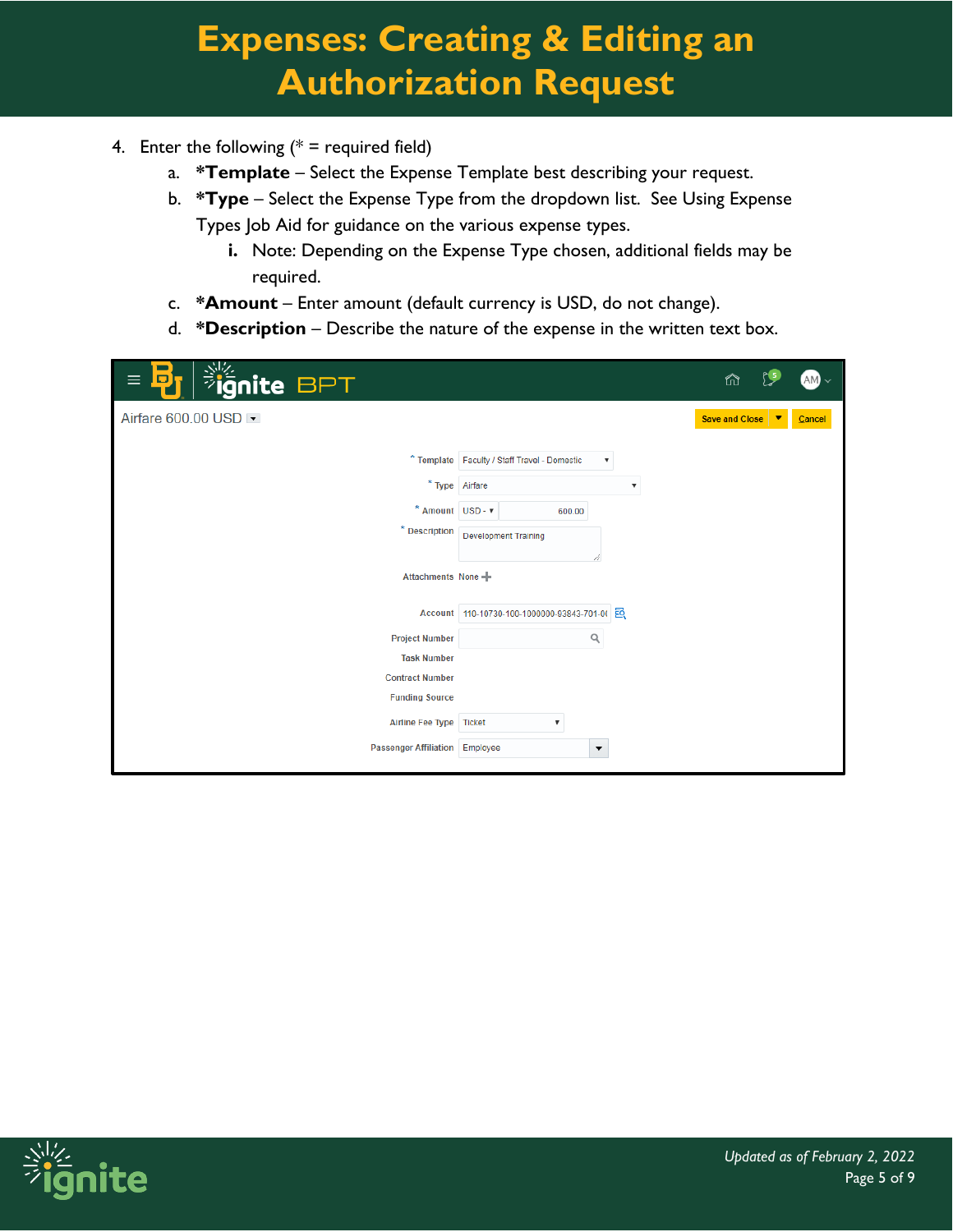- 5. There are two different ways to add additional **Estimated Expense Items** to the **Authorization Request.**
	- a. (Option 1) Click the **"Save and Create Another"** button in the top right corner. This will take you automatically to another estimated expense item.

| <b>Fignite SIT</b><br>В,<br>$\equiv$                                      |                                                                                                                    | ⋒<br>œ<br>⊵              |
|---------------------------------------------------------------------------|--------------------------------------------------------------------------------------------------------------------|--------------------------|
| <b>Estimate Expense</b>                                                   | <b>Save and Create Another</b>                                                                                     | Save and Close<br>Cancel |
| * Amount USD - v<br>$*$ Description $\overline{\phantom{a}}$ Test Expense | * Template Faculty/Staff Travel - Domestic<br>$\boldsymbol{\mathrm{v}}$<br>* Type Bulk Food/Groceries<br>۷<br>1.00 |                          |
| Attachments None                                                          |                                                                                                                    |                          |
|                                                                           | Account 300-30410-100-1000000-93843-101-0                                                                          |                          |
| <b>Project Number</b>                                                     | Q                                                                                                                  |                          |
| <b>Task Number</b>                                                        |                                                                                                                    |                          |
| <b>Contract Number</b>                                                    |                                                                                                                    |                          |
| <b>Funding Source</b>                                                     |                                                                                                                    |                          |

- i. Repeat step 5, entering all required and optional fields.
- ii. Repeat steps until all Estimated Expense Items have been added.
- iii. Click the **"Save and Close"** button in the top right corner.
- b. (Option 2) Click the **"Save and Close"** button in the top right corner.

| <b>Suggest SIT</b><br>Б<br>$\equiv$ |                                                                         |                                | ⋒<br>▷<br>TB $\scriptstyle\sim$                      |
|-------------------------------------|-------------------------------------------------------------------------|--------------------------------|------------------------------------------------------|
| <b>Estimate Expense</b>             |                                                                         | <b>Save and Create Another</b> | Save and Close<br>$\overline{\phantom{a}}$<br>Cancel |
|                                     |                                                                         |                                |                                                      |
|                                     | * Template Faculty/Staff Travel - Domestic<br>$\boldsymbol{\mathrm{v}}$ |                                |                                                      |
|                                     | * Type Bulk Food/Groceries<br>$\boldsymbol{\mathrm{v}}$                 |                                |                                                      |
| * Amount USD - v                    | 1.00                                                                    |                                |                                                      |
| * Description                       | <b>Test Expense</b>                                                     |                                |                                                      |
|                                     |                                                                         |                                |                                                      |
| Attachments None                    |                                                                         |                                |                                                      |
|                                     | Account 300-30410-100-1000000-93843-101-0 图                             |                                |                                                      |
| <b>Project Number</b>               | Q                                                                       |                                |                                                      |
| <b>Task Number</b>                  |                                                                         |                                |                                                      |
| <b>Contract Number</b>              |                                                                         |                                |                                                      |
| <b>Funding Source</b>               |                                                                         |                                |                                                      |

- i. To add another Estimated **Expense Item**, scroll down to the **Estimated Expenses** section of the window. Click on the Create Item "**+**" icon.
- ii. Repeat step 5, entering the required and optional fields.
- iii. Repeat steps until all **Estimated Expense Items** have been added.

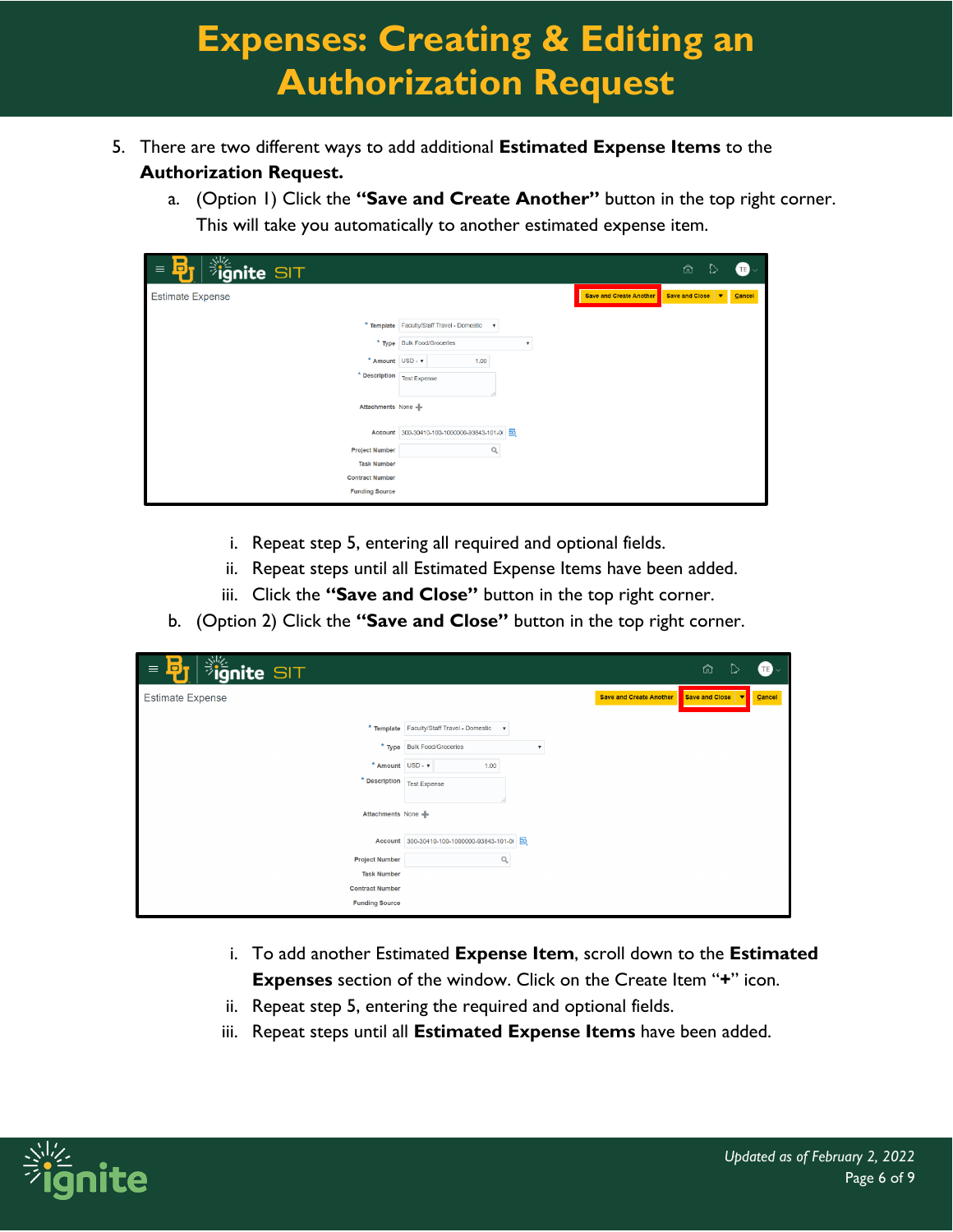- 6. You have the option to either submit your **Authorization Request** now or save and submit later. To submit now:
	- a. Confirm that you have no missing required fields in your **Authorization Request** or your **Estimated Expense Items**.
	- b. Click on the "**Submit**" button in the top right corner.



- i. **Note:** If you were missing required fields for any of the Estimated Expense Items you created above, you will not be able to submit the report until the information is added. To open an estimated expense for edits, simply click the expense type that was selected.
- 7. If you are not yet ready to submit your **Authorization Request**, you can save and submit later.
	- a. Confirm that you have no missing required fields in your **Request.**
	- b. Click on the "**Save and Close**" button in the top right corner.



c. When returning to the **Travel and Expenses** work area, navigate back to the **Authorizations** tab, and click the **Authorization Request** number to open it.



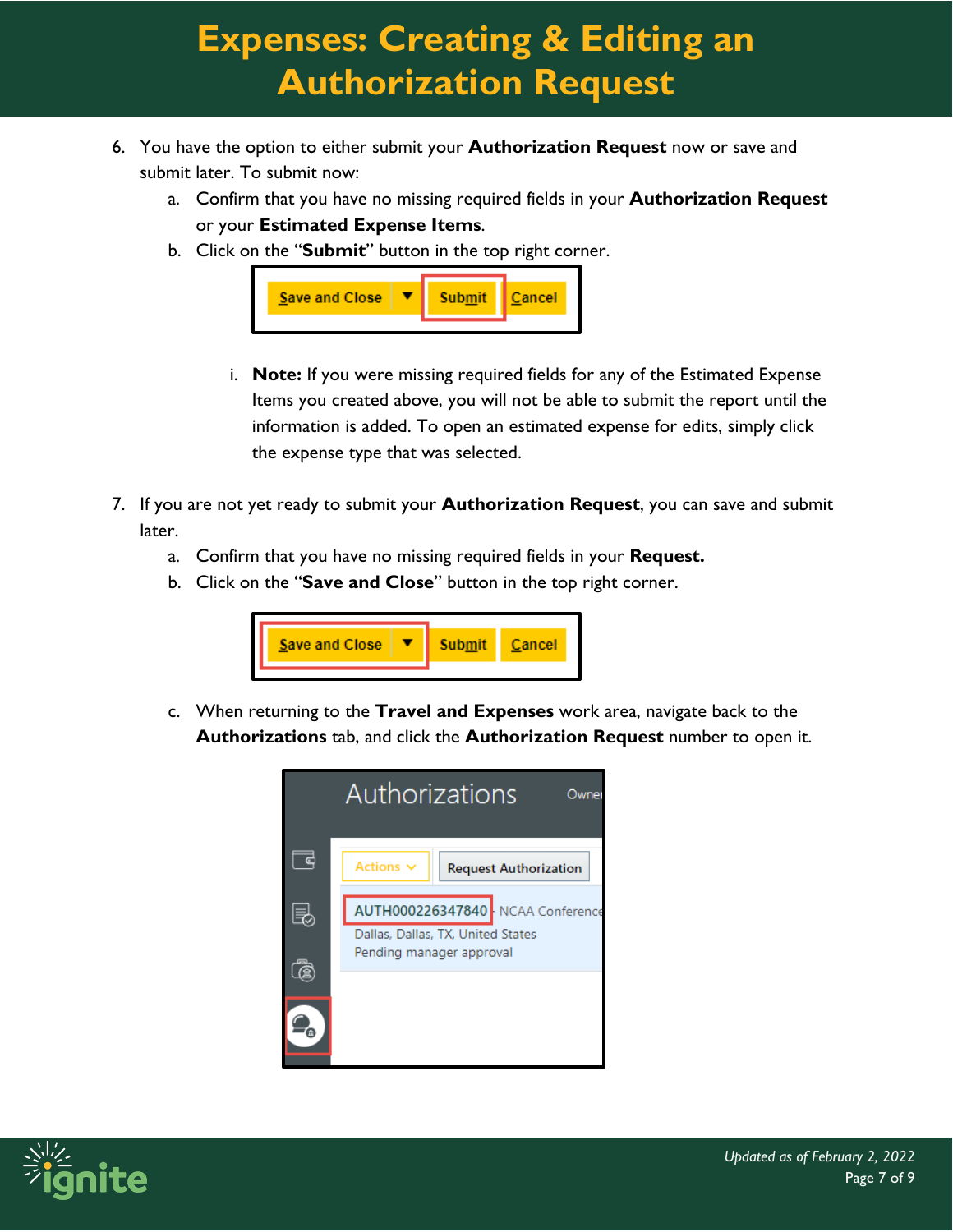d. Click on the **"Submit"** button in the top right corner of the window. Your report has now been submitted to your line manager for approval.



i. **Note:** If you were missing required fields for any of the Estimated Expense Items you created above, you will not be able to submit the report until the information is added. To open an estimated expense for edits, simply click the expense type that was selected.

#### **3. Withdrawing and Deleting an Authorization**

1. Select the report you wish to withdraw by clicking in the white part of the line (clicking the request number will open the report), the selected line will be highlighted blue.

|     | Authorizations<br>Owner<br>$\checkmark$                                                                    |
|-----|------------------------------------------------------------------------------------------------------------|
| - 0 | Actions $\vee$<br><b>Request Authorization</b>                                                             |
| e,  | AUTH000226347843 - Field Research<br>Houston, Harris, TX, United States<br>Pending manager approval        |
|     | <b>AUTH000226347840 - NCAA Conference</b><br>Dallas, Dallas, TX, United States<br>Pending manager approval |
|     |                                                                                                            |

2. Click the **Actions** button, then select **Withdraw.**

| Actions $\vee$ | <b>Request Authorization</b> |
|----------------|------------------------------|
| Close          | 47843 - Field Research       |
| Duplicate      | TX. United States            |
| Withdraw       | er approval                  |